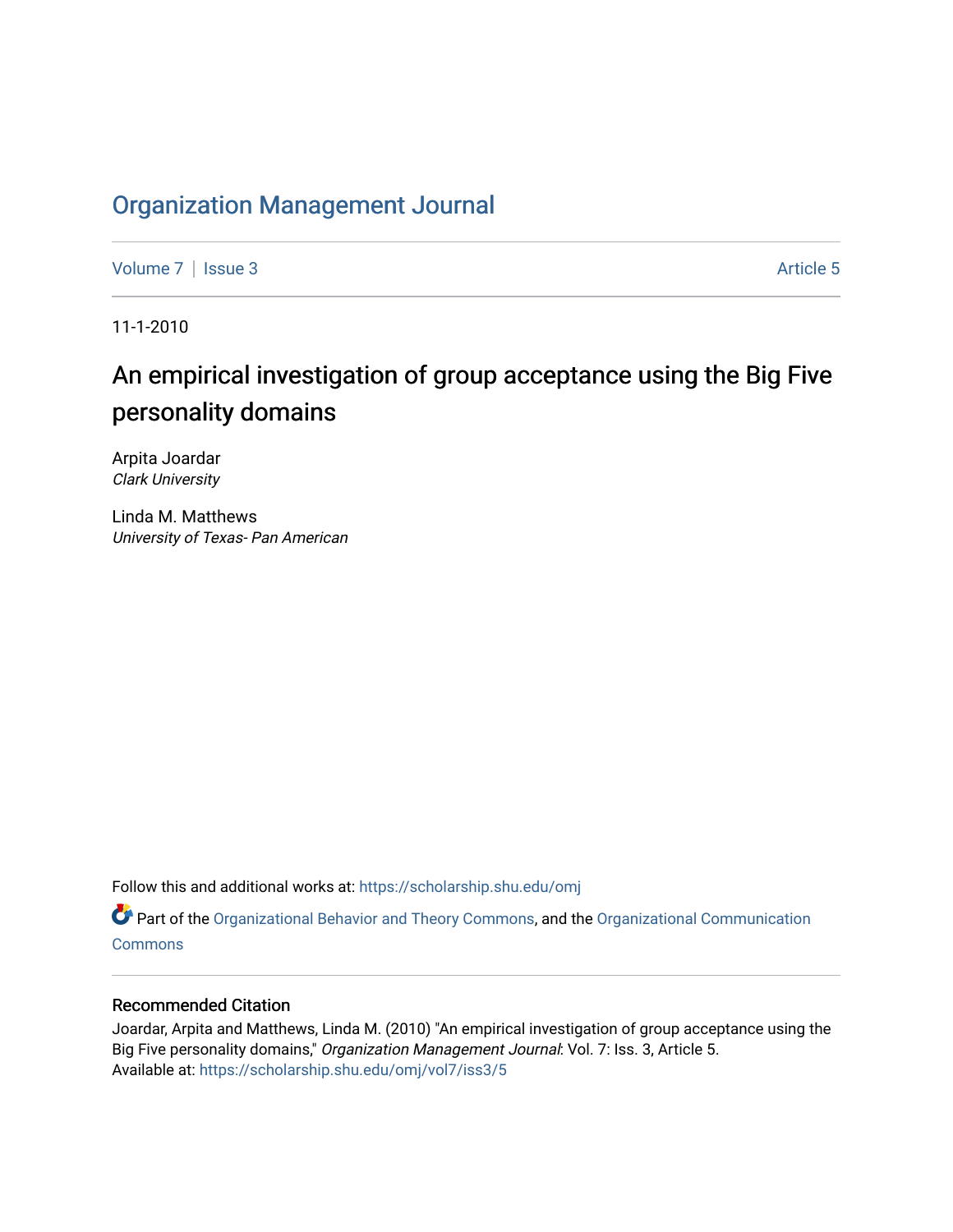Current Empirical Research

# An empirical investigation of group acceptance using the Big Five personality domains

### Arpita Joardar<sup>1</sup> and  $Linda$  M Matthews<sup>2</sup>

<sup>1</sup> Graduate School of Management, Clark University, Worcester, MA, USA; <sup>2</sup>College of Business Administration, University of Texas – Pan American, Edinburg, TX, USA

Correspondence: Arpita Joardar, Graduate School of Management, Clark University, 950 Main Street, Worcester, MA 01610, USA. Tel:  $+1$  (508) 793 7688; Fax:  $+1$  (508) 421 3825; E-mail: ajoardar@clarku.edu

Organization Management **I**ournal

#### Abstract

In this paper, we examine task-based and relationship-based group acceptances of a newcomer from the perspective of personality theory. We used policy-capturing with an MBA student sample for our study. As predicted, our findings indicated that task-based group acceptance was affected by a newcomer's perceived conscientiousness, openness, neuroticism, and extraversion, while relationship-based group acceptance was influenced by his/her perceived openness, neuroticism, and agreeableness. However, we failed to find support for the effect of perceived extraversion on relationship-based group acceptance. The implications for groups and suggestions for future research directions are discussed.

Organization Management Journal (2010) 7, 194–207. doi:10.1057/omj.2010.26

**Keywords:** group acceptance; personality; newcomer

#### Introduction

Group acceptance refers to a group's recognition of a newcomer as one of them whereby the group members value the individual for both his/her task ability and establishing interpersonal relationships (Joardar et al., 2007). Joardar et al. (2007) examined the group acceptance of a foreign newcomer joining a local workgroup and argued that a newcomer will be able to gain group acceptance if the group perceives the newcomer as sincerely identifying with and getting acculturated to the local workgroup. Thus, the authors identified certain newcomer attributes such as a newcomer's socially attractive behaviors and contextual factors (e.g., cultural similarity between a foreign newcomer and local group; the newcomer's reputation of establishing valuable relationship with his/her host) as antecedents of group acceptance. In this paper, we build on prior research to examine the effect of a newcomer's personality on group acceptance. The study conducted by Joardar et al. (2007) looked at the special case where a newcomer is from a culture different from that of the remaining group. As such, it enhances the difference between the culturally homogeneous old group members (in-group) and the foreign newcomer (outgroup) and necessitates acculturation by the newcomer to gain group acceptance. Consequently, they used Social Identity Theory and Acculturation theory to explain the underlying mechanisms.

It is important to have a thorough understanding of group acceptance in the context of foreign newcomers joining workgroups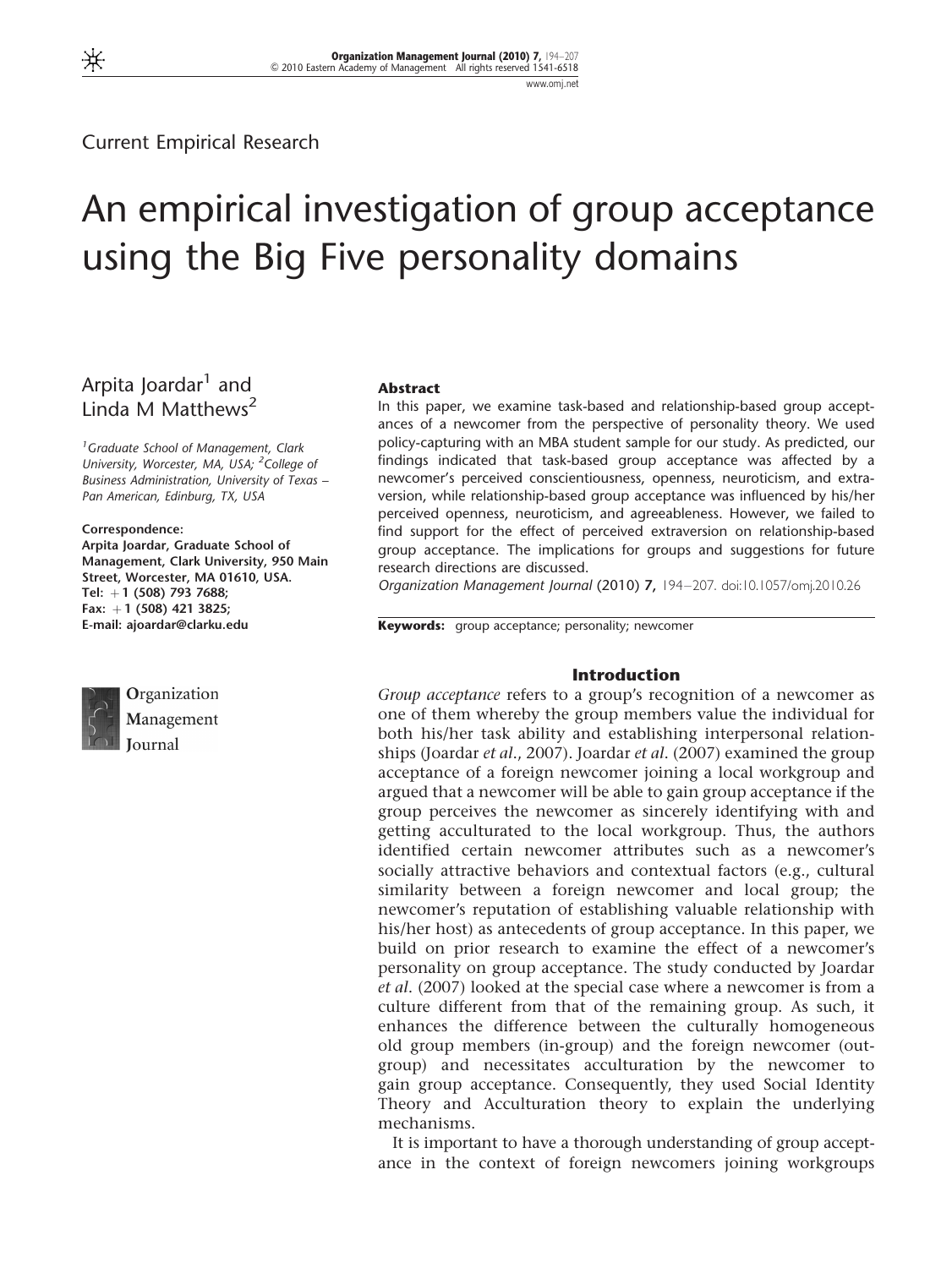because the presence of new members from a different culture could lead to relationship conflict because of the resulting heterogeneity. Since relationship conflict affects interpersonal relationships negatively, it may have an adverse impact on within-group cohesion and increase turnover intentions (Jehn, 1995; De Dreu and Weingart, 2003; Whiteoak, 2007). While we acknowledge that group acceptance is more difficult in a cross-cultural setting than in a culturally homogeneous environment, we feel the need to emphasize its significance in groups that are less culturally diverse as well. Any time there is a newcomer joining an existing group, it raises the question of whether the group members will be willing to accept the newcomer as one of them. A newcomer's identification with a group will cause the other members to feel comfortable with the newcomer, without experiencing any anxiety of rejection (Smith et al., 1999). Prior research has suggested a possible relationship between group cohesiveness and performance (e.g. Mullen and Copper, 1994). So, if a newcomer identifies with a group, it will cause the members to be comfortable with him/her without fear of rejection and strengthen the cohesion in the newly defined group. This, in turn, will have an impact on group performance.

We argue that while identification with the group is necessary to facilitate group acceptance of a newcomer, it is not sufficient by itself. Since group acceptance enables complete integration of all its members, it is important to understand the various factors that influence it. Given that group acceptance is indicative of a group's collective cognitive and affective states, it is appropriate to draw from the psychology literature to help explain it. More specifically, we feel the need to examine this issue from the perspective of personality theory. Deeplevel composition variables such as personality can have a significant effect on team outcomes (Bell, 2007; O'Neill and Kline, 2008) by influencing group members' attitude towards each other. Since group acceptance is an indicator of such attitudes, it is important to study these relationships. Hence, our primary research objective is to obtain insight into the effect of a newcomer's personality on group acceptance of him/her.

#### Literature review

While the study of newcomer entry has been a topic of considerable interest to the academic community and has been researched heavily (e.g., Ashford and Black, 1996; Cable and Judge, 1997; Riordan et al., 2001), most previous research has focused on the individual's perspective by examining a newcomer's socialization and adjustment (Feldman, 1981; Chatman, 1991; Ashforth and Saks, 1996; Bauer and Green, 1998; Cable and Parsons, 2001). And yet, as noted by Joardar et al. (2007), for a team to function smoothly as a social entity, it is not only imperative that the newcomer be satisfied and well-adjusted in the group, but also that the group values the person and is willing to accept the newcomer. Drawing from Social Identity Theory to explain the underlying mechanism, Joardar et al. (2007) argued that a newcomer will gain easy acceptance into a group if the newcomer helps the group members to derive favorable comparison between in-group and out-group members, thereby maintaining a positive social identity (Abrams and Brown, 1989; Brown, 2000). Observable surface-level diversity emphasizes their differences and contributes to a newcomer's challenges in gaining group acceptance. There is also evidence that greater similarity in other attributes or characteristics of people results in greater attraction among them, at least initially (Milliken and Martins, 1996; Feldstein et al., 2001). To extend this concept, we examine the effects of an important newcomer characteristic, personality, on his/ her group acceptance.

As noted by Mount et al. (2005), personality research has received much attention in widely diverse fields of studies such as philosophy, sociology, and psychology. This paper draws from Cattell's (1965) definition of personality and accordingly, the term is used to refer to unique characteristics of people and the way in which these characteristics facilitate or hinder their adjustment under various conditions (Dessler, 1995). As noted by O'Neill and Kline (2008), the Big Five model has dominated personality studies in psychological research (e.g., Costa and McCrae, 1988; Digman, 1990; Caligiuri, 2000; Mount et al., 2005; Ekehammar and Akrami, 2007). The five domains of this model that are aimed at depicting the various aspects of personality are as follows – Conscientiousness, Openness, Neuroticism, Extraversion, and Agreeableness (Costa and McCrae, 1992; McCrae and Costa, 2003).

Researchers have studied personality in the business setting for better workforce outcomes. In the interest of parsimony, we will focus on select studies that will help establish the context for the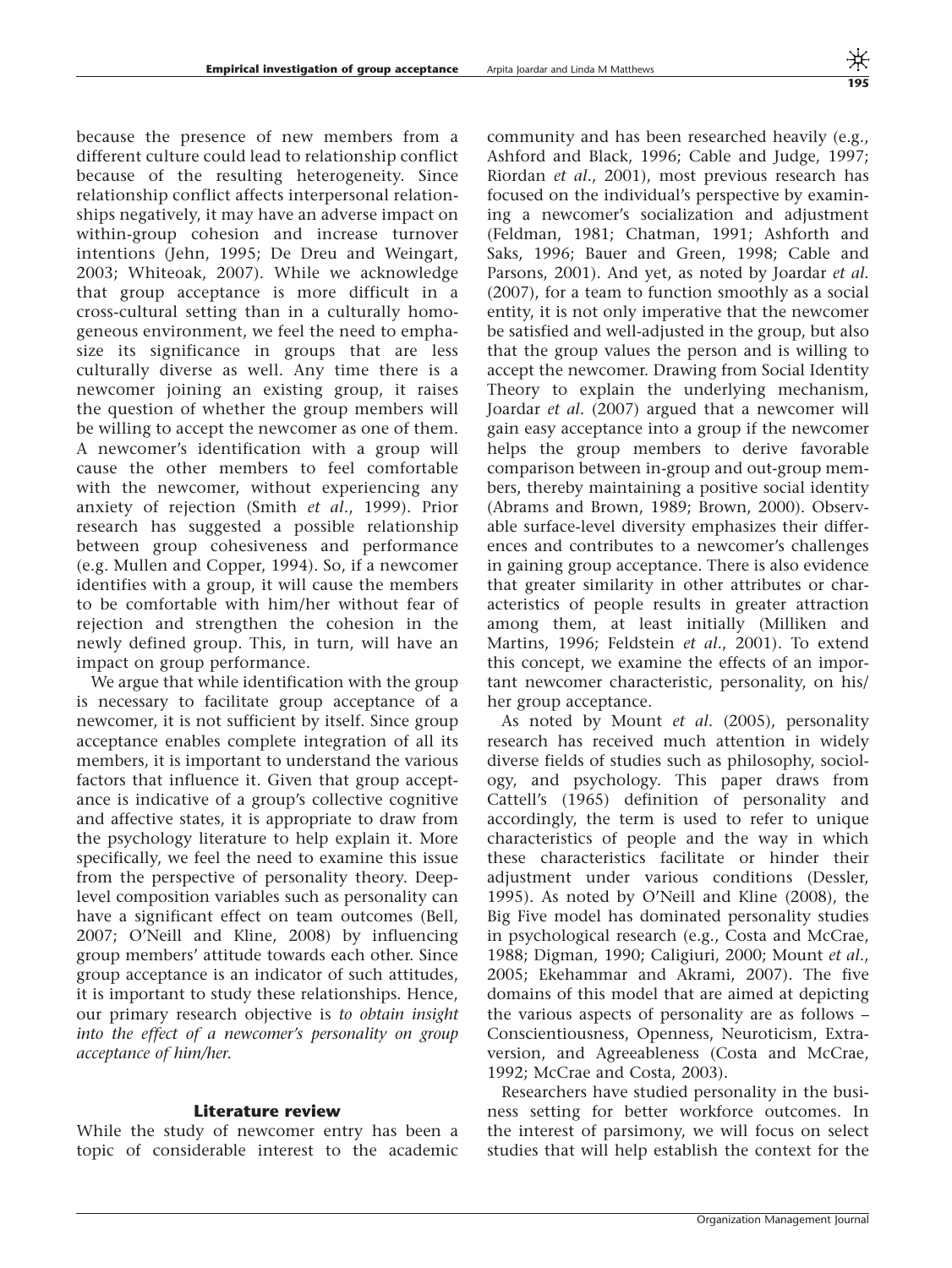current study. For instance, Judge et al. (1999) found significant effects of personality on intrinsic career success like job satisfaction as well as extrinsic career success such as income and occupational status. An interesting meta-analysis by Bono and Judge (2004) that explored the connection between personality and transformational leadership found some evidence of disposition underlying the success of transformational leadership. Prior literature found support for positive relationship between personality and job performance (Thoresen et al., 2004). Ekehammar and Akrami (2007) examined the relationship between core personality and prejudice and found evidence of agreeableness and openness negatively affecting prejudice, thereby suggesting a link between personality and attitude.

It should be noted that evidence of existence of Big Five personality domains has been found across cultures, thereby implying that the domains are generalizable as well as stable across most cultures (Judge et al., 1999; Triandis and Suh, 2002). For instance, internal traits of the Big Five were found to be more important in individualistic cultures while external ones were more significant in collectivistic cultures (Triandis and Suh, 2002). Caligiuri (2000) found that Big Five personality domains have significant effects on expatriates' desire to end their foreign assignment. While our paper does not focus on culture, these studies reaffirm the relevance of the Big Five personality domains across cultures and that the model is recognized as having significant impact on personality research in the business context (Lievens *et al.*, 2003; Mount et al., 2005). Since this study examines personality in a work setting by looking at its impact on group acceptance, we feel justified in using the Big Five personality domains.

Workgroups have increasingly been gaining significance in organizational settings. Consequently, some recent studies focus on personality in the context of workgroups. For instance, Tan and Tan (2008) examined the role of personality on organizational citizenship behavior (OCB) and social loafing and concluded that using the personality variable of conscientiousness as a differentiating criterion will lead to selection of personnel who are more likely to engage in OCB and low tendency to engage in negative behaviors. O'Neill and Kline (2008) conducted a study to identify personality variables predicting team performance. They suggested the importance of both task-related and social activities for high team performance and found that while there were no significant effects of extraversion and conscientiousness, neuroticism (referred to as emotional stability) affected task performance and agreeableness predicted cohesion (O'Neill and Kline, 2008). Kline and O'Grady (2009) studied the relationships between personality traits and the more context-specific predisposition to want to work in teams and found extraversion and agreeableness to be positively related to being a team player. We build on this stream of research and use personality theory to investigate group acceptance.

Although there is lack of sufficient research on group acceptance specifically, there is evidence of prior research making distinctions between task and relational aspects in group settings. For example, conflict literature distinguishes between conflicts arising from task-related issues and socioemotional or relationship conflicts resulting from interpersonal disagreements (Jehn, 1995; De Dreu and Weingart, 2003). Bell (2007) studied the effect of personality on team performance, in which teams were evaluated both in terms of task completion as well as navigation of team processes that reflected the relational aspects. These studies support the need to recognize both task and relational aspects of group phenomena. Accordingly, we conceive of the two components of group acceptance as task-based group acceptance and relationship-based group acceptance (Joardar et al., 2007).

Drawing from Social Identity Theory and Acculturation Theory, Joardar et al. (2007) argued that a workgroup will value the addition of a new member from a foreign culture if the newcomer identifies with the group and gets acculturated to it. Consequently, the group will be willing to accept such an individual as one of them. It is quite possible for a person to be valued for his/her task ability without being considered valuable for establishing a relationship with him/her, thus facilitating task-based acceptance but not relationship-based acceptance. Alternatively, an individual may appear desirable for establishing a social relationship with him/her but not valued for his/her task contributions, thereby facilitating only relationship-based group acceptance. Hence, it is important to make the distinction between task-based and relationshipbased group acceptance. We argue that a newcomer's personality will have different effects on such task-based and relationship-based group acceptances. We draw from the five-factor model of personality to explain the various proposed relationships.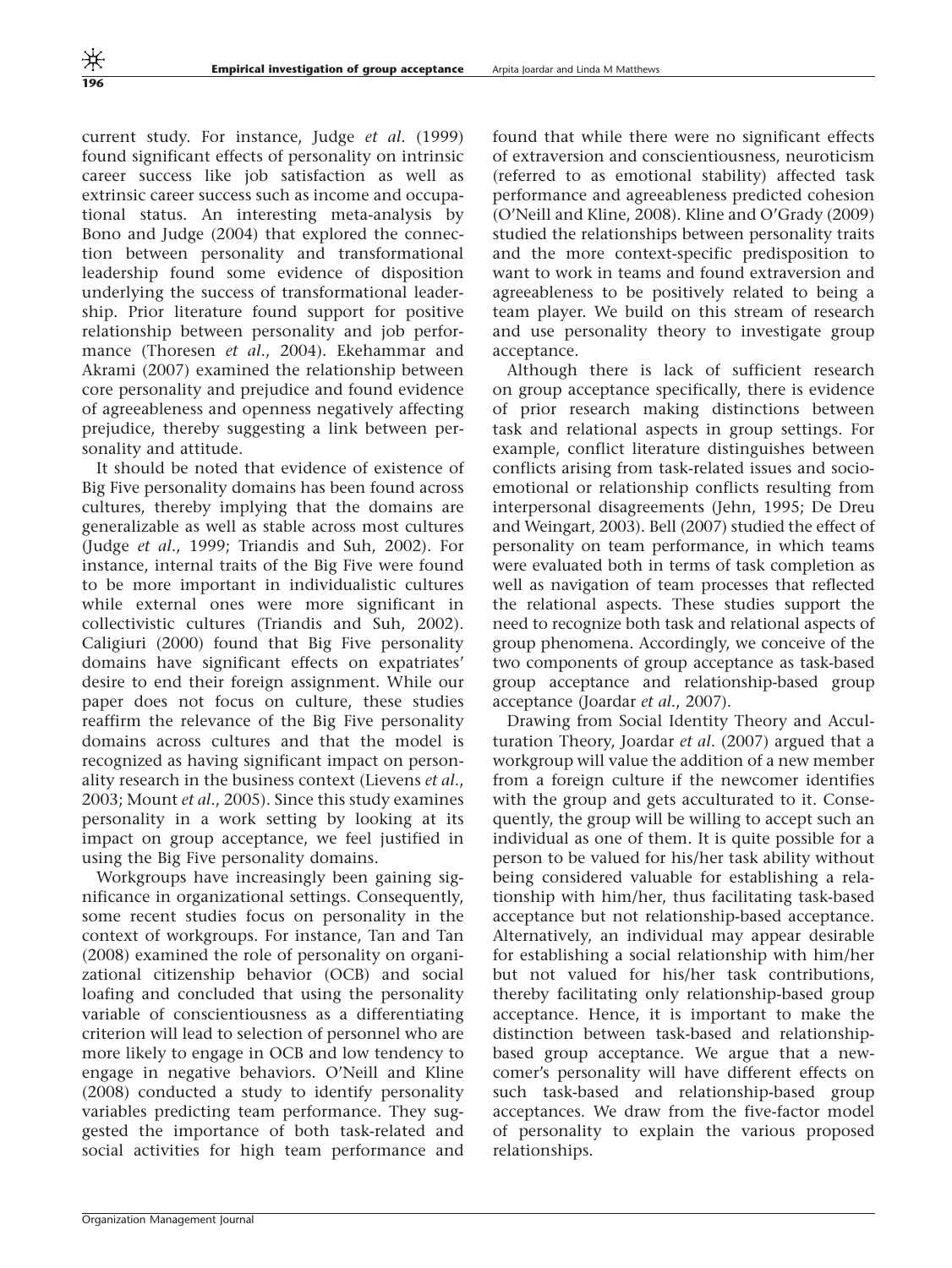#### Hypotheses

In this paper, we attempt to contribute to the existing field of research on personality and attitude by examining the effect of a newcomer's personality as perceived by his/her workgroup members on the attitude of a workgroup towards him/her. A group's attitude towards a newcomer is considered to be favorable when the group values the individual as one of them and is willing to accept him/her into the group while it is unfavorable when the group shows unwillingness to accept the individual ( Joardar et al., 2007). Moreover, a group's attitude towards an individual may vary with regard to the individual's task and relationship-building ability. In the following sections, we analyze the different effects of the various personality domains on both task- and relationship-based group acceptances.

#### Conscientiousness

Conscientiousness suggests an individual's active involvement in the process of planning, organizing, and performing any given task (Costa and McCrae, 1992). A conscientious person will, therefore, take his/her responsibility seriously and work hard and in an organized manner to achieve the task objectives. Such a person will be competent, dependable, dutiful, ordered, and achievementoriented (Barrick and Mount, 1993; Costa and McCrae, 1995; McCrae and Costa, 2003).

Conscientious people are less likely to withhold effort and indulge in work behaviors that compromise performance (Tan and Tan, 2008). Hence, a group will perceive a conscientious individual as having the potential to make a valuable contribution to the team and be willing to identify with him/her for his/her task ability. So, perceived conscientiousness of a newcomer will facilitate task-based group acceptance. However, if a newcomer appears to lack this trait, he/she will communicate to the group that the individual is not likely to make valuable contribution to the group's task, even if he/she has the knowledge and the expertise required to do it. Consequently, the group will believe that the individual will not add value to the team's task, thus making it difficult for him/her to gain task-based group acceptance. But conscientiousness towards one's task does not reflect a person's ability to build relationships. Therefore, we argue that even if a newcomer is perceived to be conscientious, it will not have any direct effect on whether the group values establishing a relationship with such an individual. So, it is not expected to affect relationship-based group acceptance. Hence, we hypothesize that

H1a: A newcomer's perceived conscientiousness will have a positive effect on the individual's taskbased group acceptance.

H1b: A newcomer's perceived conscientiousness will have no effect on the individual's relationship-based group acceptance.

#### **Openness**

Openness refers to an individual's curiosity towards and receptiveness of new ideas, experiences, and unconventional values (Costa and McCrae, 1992; McCrae and Costa, 2003). Individuals who show greater tendency towards openness are typically intellectual, artistically sensitive, exhibit greater flexibility of thoughts, and are more inclined towards the novel than closed people (Digman, 1990; Costa and McCrae, 1992; Barrick and Mount, 1993; McCrae and Costa, 2003).

A newcomer is likely to be unfamiliar with the norms and practices of an existing workgroup. Such unfamiliarity may cause the person to violate the group norms unintentionally, thereby making it difficult for the newcomer to gain acceptance into a workgroup. This difficulty may be further enhanced if the individual is perceived as being closed to any new experience. A newcomer's unwillingness to embrace new ideas of the group will communicate to the group that the individual does not identify with it. Lack of such openness will prevent the newcomer from putting any effort to get acculturated into the workgroup. If a newcomer is closed to anything new and refuses to learn the workgroup's practices, it will affect the individual's task ability negatively, thus having a damaging effect on his/her task-based group acceptance. However, if a newcomer is open to new experiences, he/she will learn the group's ways and adopt its practices more easily than someone who is not comfortable with unfamiliar things. This kind of acculturation to the group's ways may enable the individual to function effectively as a member of the group, thereby making him/her appear valuable to the group and facilitating task-based group acceptance. So, we hypothesize that

H2a: A newcomer's perceived openness will have a positive effect on task-based group acceptance.

We predict a similar effect of perception of newcomer's openness on relationship-based group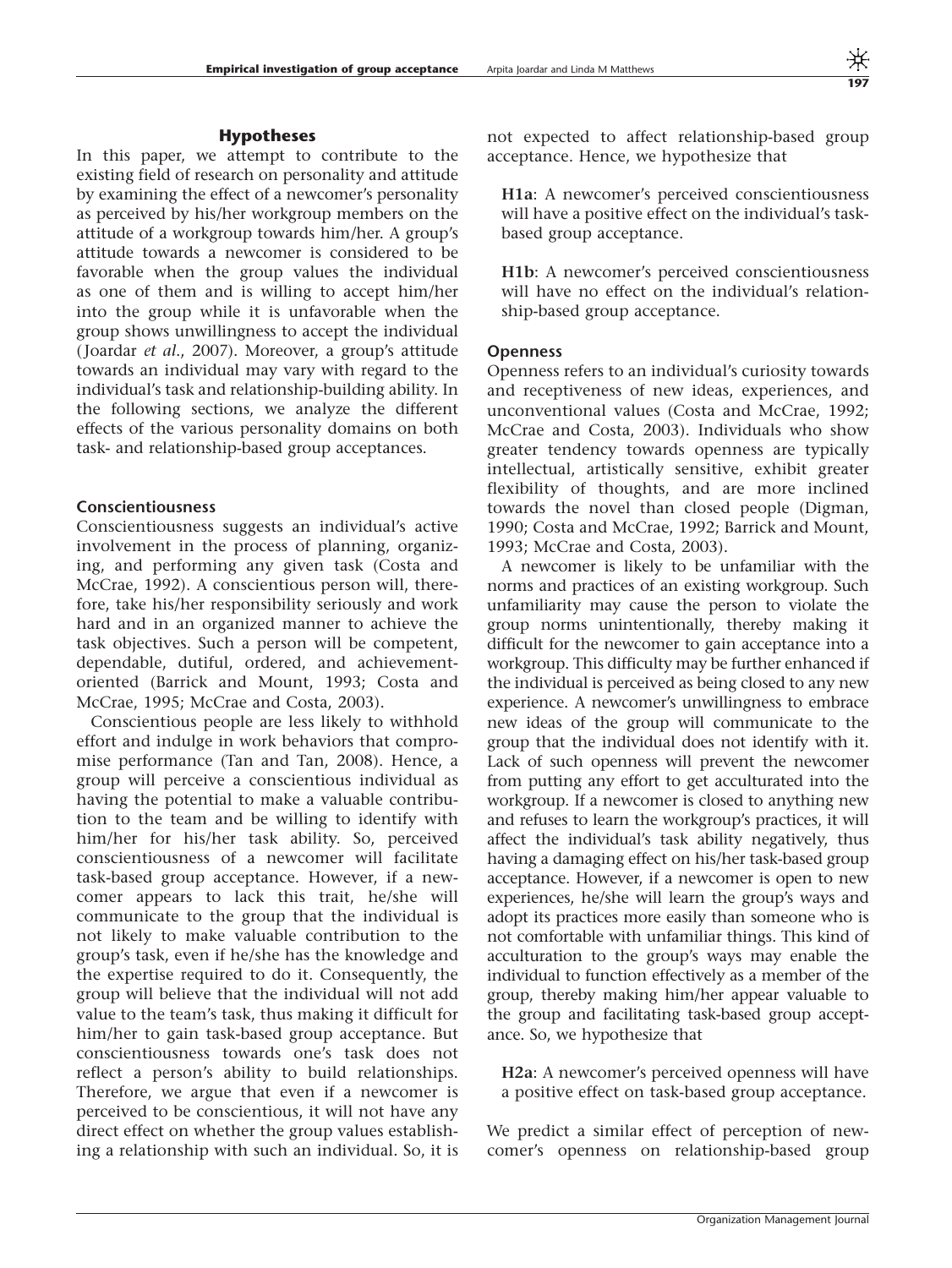acceptance. If a newcomer is open to different ideas and practices, he/she is likely to recognize potential differences that will exist between him/her and the group's practices and norms without becoming judgmental. On the contrary, such a person will put in the effort to understand the workgroup's values and possibly adopt some of its ideas and practices. This will communicate to the workgroup members that the individual is trying to get acculturated and identify with them, making the group value relationship with such a person. As a result, the newcomer's perceived openness will have a positive effect on relationship-based group acceptance. But if a newcomer appears to be closed to a workgroup's norms and practices because he/she is unfamiliar with it, the workgroup may interpret it as unwillingness to identify with them, thus perceiving the individual to pose threat to their group identity. Consequently, they will be reluctant to establish a relationship with him/her, making it difficult for the individual to gain relationship-based group acceptance. So, we hypothesize that

H2b: A newcomer's perceived openness will have a positive effect on relationship-based group acceptance.

#### Neuroticism

Neuroticism, also referred to as negative emotionality (e.g. Harkness et al., 1995), reflects an individual's tendency to experience negative emotions and disturbing thoughts, thereby affecting emotional stability of a person (Digman, 1990; Costa and McCrae, 1992; McCrae and Costa, 2003). Individuals scoring high on neuroticism are likely to experience anxiety while those scoring low tend to have a relatively calm temperament and are able to cope with stressful situations without getting upset.

We argue that group acceptance will be negatively affected by perceived neuroticism of a newcomer. A neurotic personality is associated with anxiety, nervousness, fear, excitability, etc. (Costa and McCrae, 1992). Because of the implied lack of emotional stability, others will expect it to be difficult for a seemingly neurotic person to concentrate on his/her task and get it done efficiently. As a result, such an individual will not be perceived as valuable for achieving the group's task objectives, thereby making it difficult for him/her to gain task-based group acceptance. But if a newcomer is perceived to be low on neuroticism, the group will expect him/her as having a calm and clear thinking mind, thus expecting the individual to be able to make valuable contributions to the team's task. Hence, we hypothesize that

H3a: A newcomer's perceived neuroticism will have a negative effect on task-based group acceptance.

We predict that not only will a newcomer's perceived neuroticism have an inverse relationship with task-based group acceptance, but also with relationship-based group acceptance. If an individual displays negative emotions, then the group will be unwilling to build a relationship and accept an individual they think is neurotic as one of them, thus making it difficult for the newcomer to gain relationship-based group acceptance. However, if the newcomer scores low on perceived neuroticism, the group will value a relationship with such a person, thereby facilitating relationship-based group acceptance. So, we hypothesize that

H3b: A newcomer's perceived neuroticism will have a negative effect on relationship-based group acceptance.

#### Extraversion

Extraversion refers to an individual's preference for social interactions (McCrae and Costa, 2003). Extraverts tend to be active, forceful, determined, enthusiastic, and to have a generally cheerful disposition (Costa and McCrae, 1992).

We argue that perceived extraversion due to a person's assertiveness will facilitate his/her group acceptance. In particular, it will have a positive effect on task-based group acceptance. An assertive newcomer will be perceived as having confidence in his/her abilities. This will cause the group members also to respond by valuing the newcomer's task abilities. Group members may feel that an assertive and determined person is more likely to get work done competently. Consequently, it will have a positive effect on his/her task-based group acceptance. Moreover, since extraversion suggests a preference for positive social interactions, we argue that group members will value building relationship with a newcomer who does not appear to be afraid of asserting himself/herself to others. Hence, it will also have a positive effect on relationship-based group acceptance. So, we hypothesize that

H4a: A newcomer's perceived extraversion will have a positive effect on task-based group acceptance.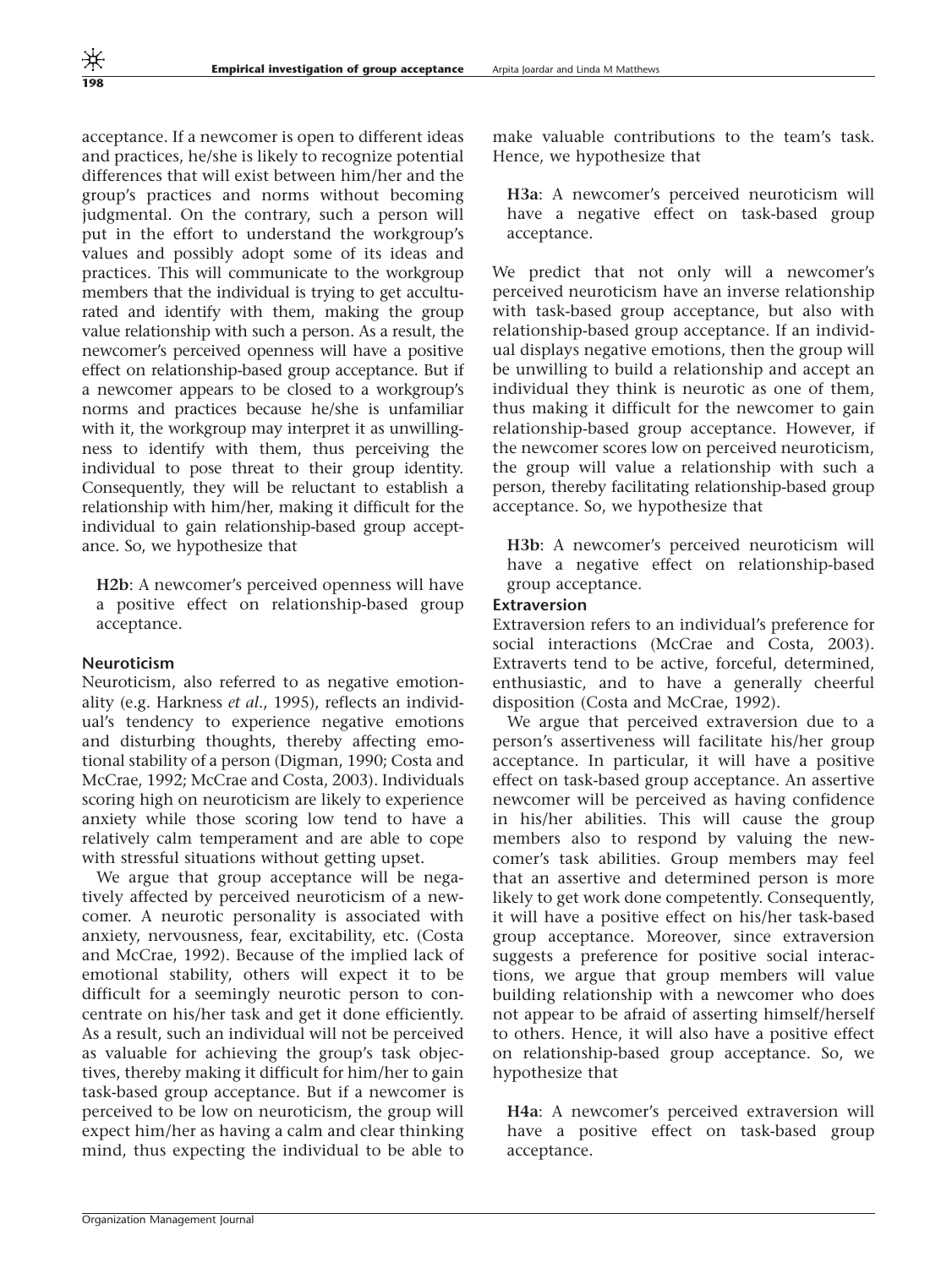H4b: A newcomer's perceived extraversion will have a positive effect on relationship-based group acceptance.

#### Agreeableness

Agreeableness is the fifth domain of personality that reflects a selfless concern for others and trusting sentiments (McCrae and Costa, 2003). It encompasses characteristics like altruism, nurturance, tolerance, gentle nature, etc. (Digman, 1990; Costa and McCrae, 1992). We argue that agreeableness will endear people scoring high on this domain to a group, thus facilitating their acceptance into the group.

An agreeable person will express concern for others, be compassionate and willing to lend a helping hand (Costa and McCrae, 1992, 1995). These tendencies in a person will cause others to value relationship with him/her, thereby having a positive effect on relationship-based group acceptance. However, if an individual does not appear to care for others, then the resulting perceived indifference will make that person less appealing to others. As a result, it is unlikely that the group will value relationship with such a person. Consequently, it will be difficult for a person low on perceived agreeableness to gain relationship-based group acceptance. As noted by Costa and McCrae (1992), this personality trait reflects a person's interpersonal tendencies. It does not give any indication of how others are likely to perceive the individual's task ability and hence, is not expected to affect task-based group acceptance. So, the next hypothesis is stated as

H5a: A newcomer's perceived agreeableness will have no effect on the individual's task-based group acceptance.

H5b: A newcomer's perceived agreeableness will have a positive effect on the individual's relationship-based group acceptance.

Figure 1 presents the complete model of group acceptance.

#### Method

In this study, we examined the relative importance of a group's perception of a newcomer's personality traits on his/her group acceptance using policycapturing. Policy-capturing is a regression-based methodology that asks respondents to indicate their decisions in response to a series of scenarios presented to them (Sanchez and Levine, 1989; York, 1989; Judge and Bretz, 1992; Graham and Cable, 2001; Aiman-Smith et al., 2002; Rotundo and Sackett, 2002). It is an appropriate technique for studying a group's attitude towards an individual since it is not susceptible to social desirability effects (Madden, 1981; Webster and Trevino, 1995). Consistent with Joardar et al. (2007), we asked groups of respondents to make decisions for each scenario to capture the group decisions rather than aggregate the individual responses. As noted by Weick and Roberts (1993), although individuals



Figure 1 The model of group acceptance.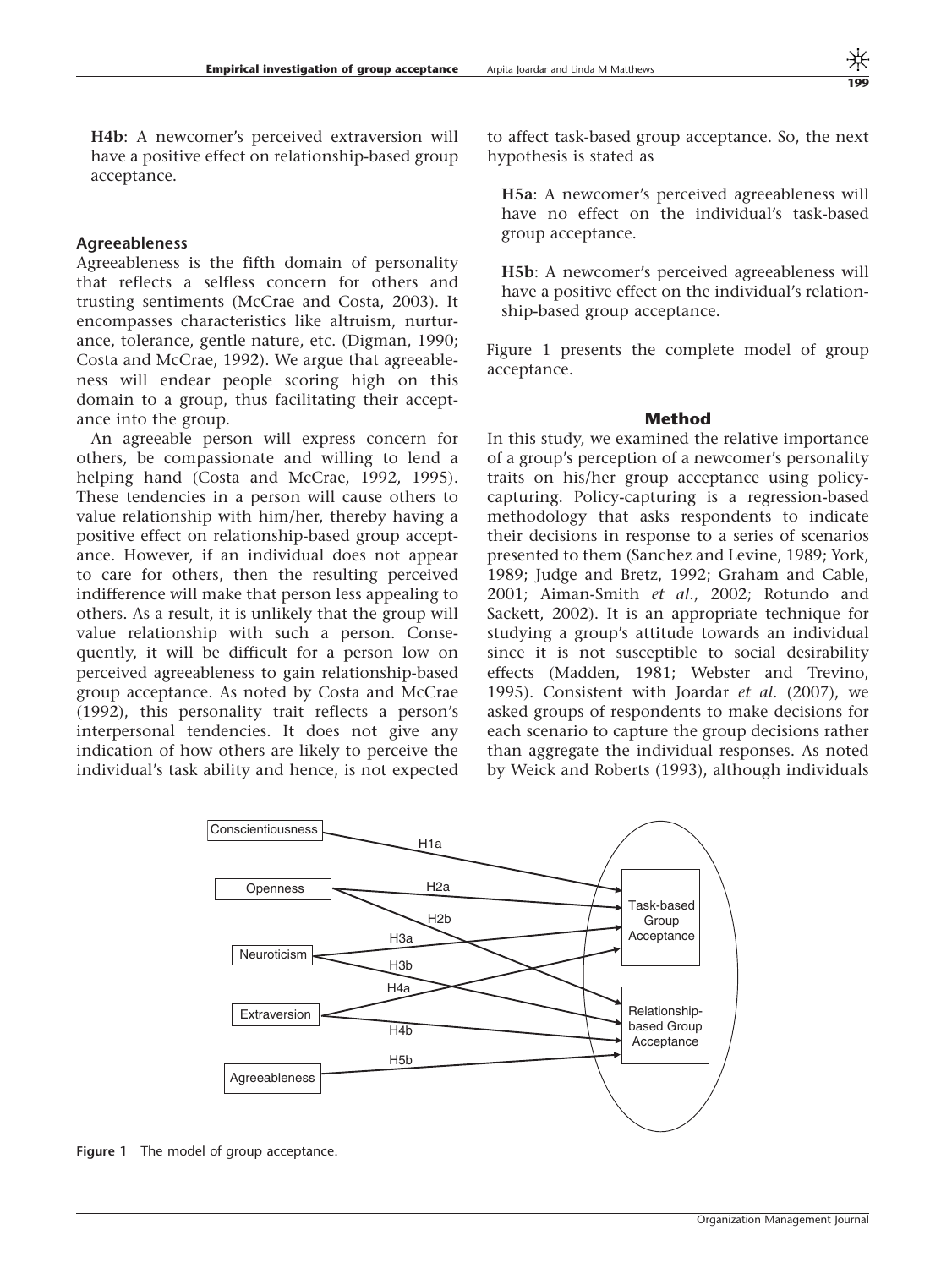contribute to collective mind, the latter is distinct from individual minds. In these types of group studies, data obtained at the group level are more appropriate than at the individual level (O'Neill and Kline, 2008). So, during the administration of the instruments, groups were specifically instructed to make decisions regarding each hypothetical newcomer together. In the following sections, we discuss our sampling, profile development, procedure for data collection, and analysis.

#### Sample

The data for our study were collected from graduate business students of a southern research university in the US. These types of student samples have been used in prior research to study teams in a controlled environment (e.g., O'Neill and Kline, 2008; Kline and O'Grady, 2009). These students were already working in permanent groups on class projects. Thus, we used real groups rather than create artificial groups for the purpose of the study. A total of 36 students, representing 12 groups, participated in this study. Since policy-capturing involves responses to a series of profiles by the subjects that increase the number of data-points for analysis, relatively smaller numbers of respondents can still yield a sufficiently large number of datapoints for the analysis. Of the respondents, 36.1% were females; 77.8% were Hispanic, while the remaining were White (16.7%) and Asian (5.5%); 88.9% were in the age group of 21–35 years while the remaining were older.

#### Research design

We used Costa and McCrae's (1992) five personality domains in this study. Thus, cue variables were created to reflect a hypothetical newcomer's personality on each of these domains. Our cues were derived from the conceptualization of each of the personality domains as described below (Costa and McCrae, 1992; McCrae and Costa, 2003). While previous research proposed multiple facets of each domain, having cues to manipulate every single facet at two different levels and then combining

them with each other to have a complete set of profiles would have resulted in a very large number of profiles  $(2^{30} = 1,073,741,824)$ . To control for the number of profiles, we chose one facet to represent each personality domain. The criteria that we used for selecting the facets as cues were  $-$  (1) they should be able to capture the essence of the respective personality domains, and (2) they should be the most relevant in the work context. Hence, the following cues were used to represent the personality domains – dutiful (conscientiousness), open to new ideas (openness), anxious (neuroticism), assertiveness (extraversion), and helping others (agreeableness). We decided to use assertiveness as a cue for extraversion instead of the other facets because it indicates how people interact with one another (Mount et al., 2005; Bell, 2007; O'Neill and Kline, 2008) and this facet is especially relevant in a work setting. But at the same time, it clearly distinguishes extraversion from the other domains. Consistent with prior research on policy-capturing, we manipulated the cues at high and low levels (Sanchez and Levine, 1989; York, 1989; Judge and Bretz, 1992; Graham and Cable, 2001; Aiman-Smith et al., 2002; Rotundo and Sackett, 2002; Joardar et al., 2007). We conducted a pre-test to check whether the cues reflected the appropriate personality domain and the desired manipulation was achieved or not. Our result indicated that the high and low manipulations of the various cues were significant at the 0.05 level of significance (Table 1), thus indicating that the desired manipulations were achieved.

Once the cues were developed, all the profiles were combined with each other at the two levels to obtain the various cue combinations (see example under dependent variable measure below). This yielded a total number of  $2^5 (=32)$  profiles. One of the limitations of policy-capturing studies is the large number of scenarios involved that can cause fatigue in respondents, resulting in poor quality data and reduced response rate. To address this problem, we used incomplete block designs (Graham and Cable, 2001). We randomly split the

| $\ldots$          |           |          |                                |  |  |
|-------------------|-----------|----------|--------------------------------|--|--|
| Personality cues  | High mean | Low mean | Mean difference (Significance) |  |  |
| Conscientiousness | 4.10      | 2.85     | 1.25(0.031)                    |  |  |
| Openness          | 5.85      | 1.75     | 4.10(0.000)                    |  |  |
| Neuroticism       | 5.05      | 2.65     | 2.40(0.000)                    |  |  |
| Extraversion      | 4.60      | 2.65     | 1.95(0.002)                    |  |  |
| Agreeableness     | 4.05      | 2.40     | 1.65(0.006)                    |  |  |
|                   |           |          |                                |  |  |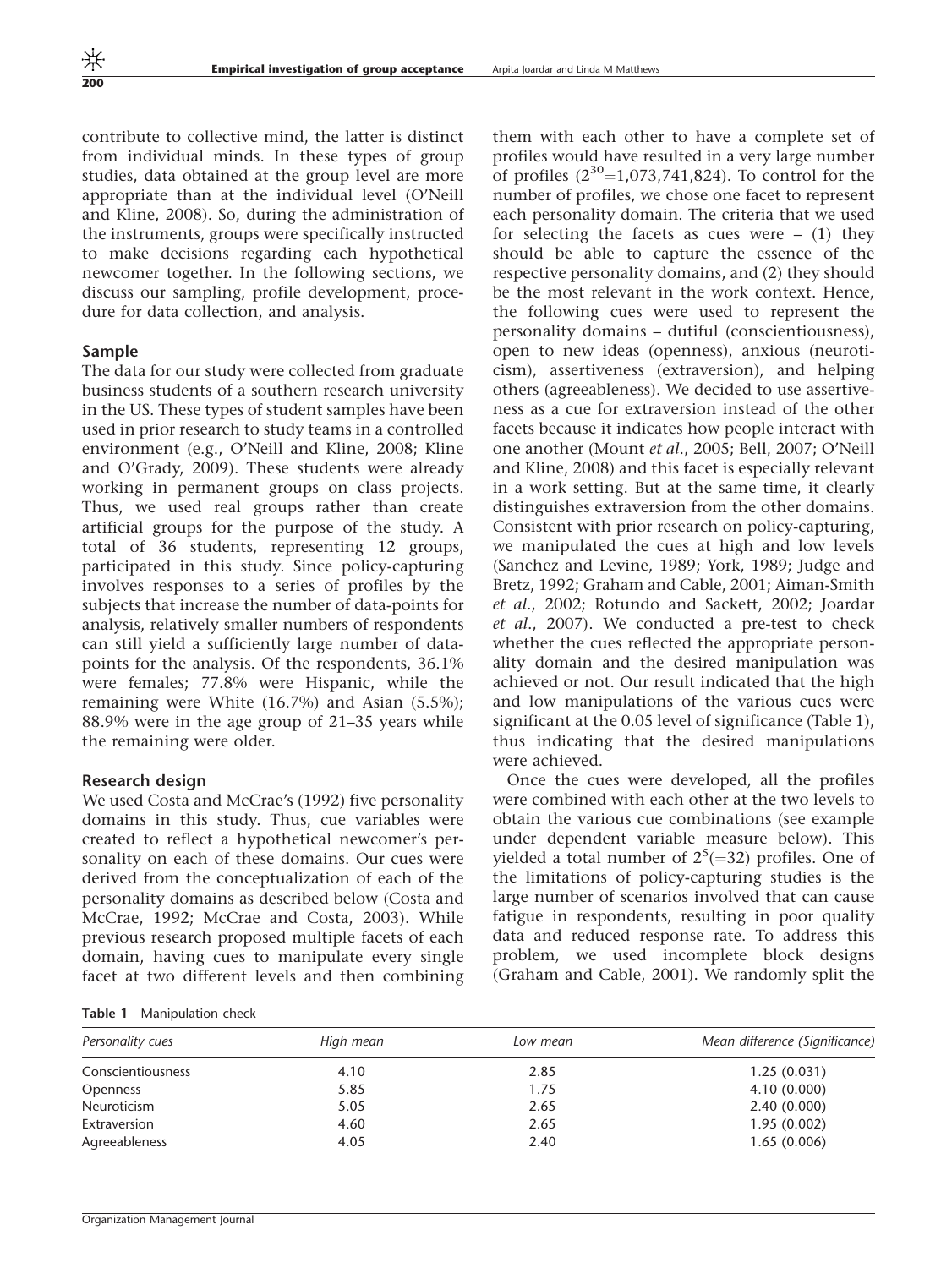scenarios into two halves. Then we administered one set of scenarios to half the respondents and the other set to the remaining respondents. This design enabled the total universe of scenarios to be considered without overwhelming the respondents and is consistent with prior research on group acceptance (Joardar et al., 2007). Thus, while each group had to respond to only 16 profiles, all the combinations of scenarios were included in the study.

**Dependent variable measure.** The scale developed by Joardar et al. (2007) was used to operationalize the dependent variable. Specifically, group acceptance was measured using a 10-item scale – five for taskbased and the remaining for relationship-based group acceptance. We conducted a confirmatory factor analysis to see if a correlated two-factor model provided a significantly better fit than a single factor model (Richard et al., 2004). Our result showed that this was indeed so  $(GFI=0.45$  and  $CFI=0.77$  for one-factor model;  $GFI=0.86$  and CFI=0.97 for correlated two-factor model). This provides evidence supporting the predicted twodimensional model of group acceptance.

An example of a profile is as follows:

Mr. X is not a very dutiful person. He is open to new ideas. He does not get anxious easily. He does not come across as being assertive.

He goes out of his way to help others.

Each group of respondents was provided with a set of profiles like the one above. The description of Mr.  $X$  in the profile was immediately followed by a scale. In the scale, the group was asked to focus on Mr. X's ability to contribute to the group task or think about their relationship with Mr. X outside the sphere of work and rate him on task-based and relationship-based group acceptances, respectively. It was very important to ensure that the responses reflected the collective decisions of the groups rather than a simple aggregate of individuals' decisions. Researchers present at the site also monitored the process to ensure that group decisions were actually being made.

We considered the possibility that a diverse group may form an attitude towards a newcomer that is significantly different from that of a relatively more homogeneous group. Given this, we controlled for diversity. There was a random distribution of men and women in the groups. Although we used real groups, these groups typically did not last more

than a few months (i.e., the duration of a semester). We argue that the participants are more likely to be conscious of their easily identifiable surface-level diversity in this time frame rather than their deeplevel diversity (Harrison et al., 1998). So, we controlled for surface-level diversity (like variation in age and gender) in which there was significant spread within the groups, as well as ethnic diversity. This was computed by the formula  $\sqrt{1/n} \sum_{j=1}^{n} (S_i - S_j)^2$ where  $S_i$  represents the target variable (i.e., age, gender or ethnicity) of the *i*th member and  $S_i$ represents the corresponding variable of the jth group member and  $n$  represents the group size (O'Reilly et al., 1989; Tsui and O'Reilly, 1989; Tsui et al., 1992).

The technique of policy-capturing typically involves the following two-step analysis (Sanchez and Levine, 1989; York, 1989; Judge and Bretz, 1992; Rotundo and Sackett, 2002). First, withinsubjects regression is performed. Then, betweensubjects analysis is conducted. Following this approach, since we collected data at the group level, we ran within-group regressions to capture the judgment policies of the groups. Then, we conducted between-group regression to estimate the effect of the personality factors on group acceptance across the groups. Since there were 12 groups judging 16 profiles each, it yielded a total of 192 observations.

#### **Results**

We report the correlation matrix of the betweensubjects variables in Table 2. The result indicates that task-based group acceptance had a strong correlation with all the domains of personality. Relationship-based group acceptance had strong correlations with all, except extraversion domain of personality.

#### Within-group regression

We conducted regression across the various profiles of each group in order to determine how the groups varied in their acceptance decisions. The withingroup regression results for the groups are presented in Table 3. We found that the  $R^2$  for taskbased group acceptance ranged from 0.64 to 0.95 and that of relationship-based group acceptance ranged from 0.30 to 0.97. Thus, there appeared to be considerable variation in how the within-group variables, that is, the personality domains, predicted group acceptance, particularly relationshipbased group acceptance, in each group (Judge and Bretz, 1992). The average squared multiple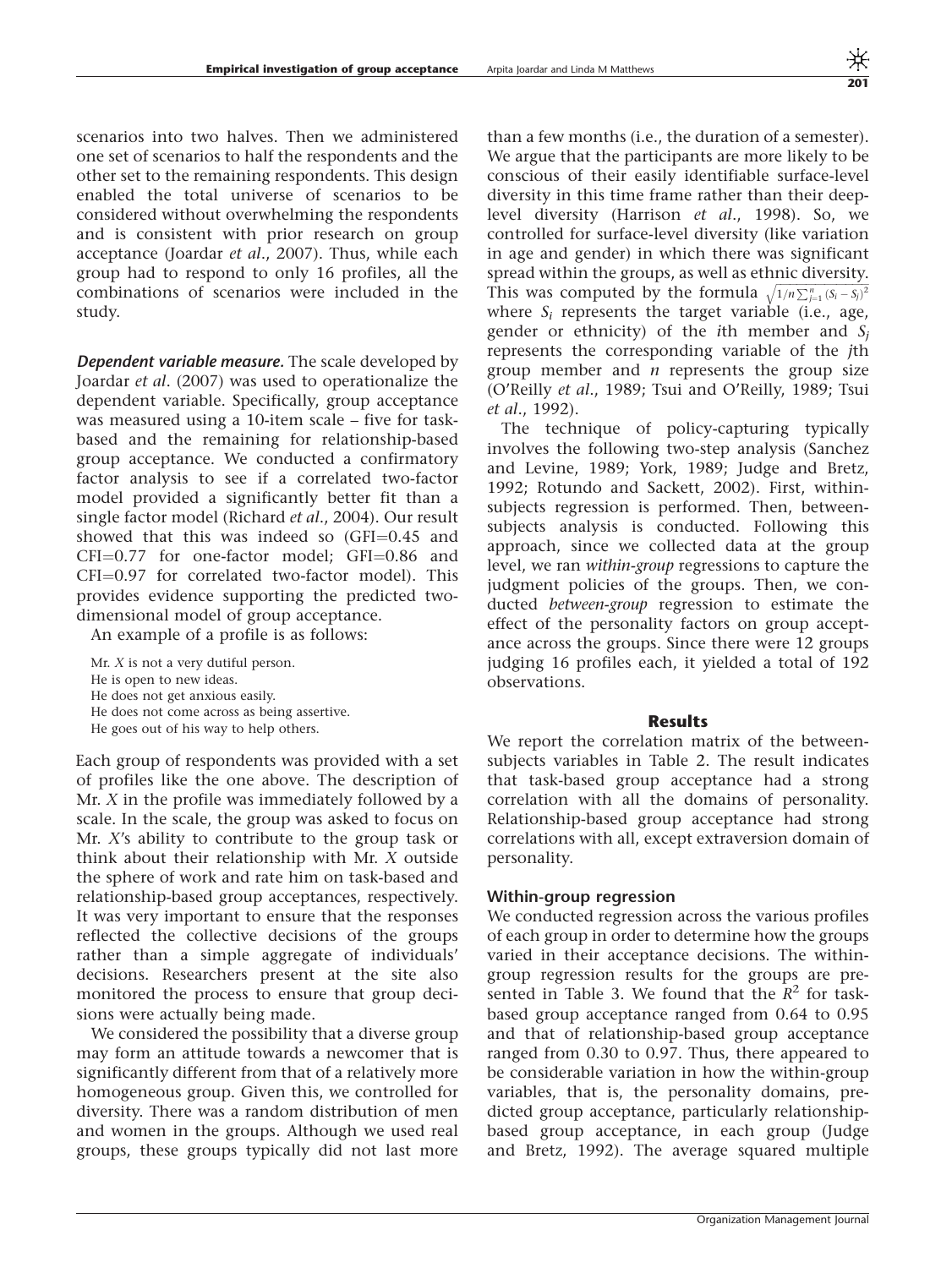|                                   |            | 2          | 3          | 4         | 5         | 6          | 7        | 8         | 9         | 10 |
|-----------------------------------|------------|------------|------------|-----------|-----------|------------|----------|-----------|-----------|----|
| 1. Gender distribution            |            |            |            |           |           |            |          |           |           |    |
| 2. Age distribution               | $-0.585**$ |            |            |           |           |            |          |           |           |    |
|                                   | (0.000)    |            |            |           |           |            |          |           |           |    |
| 3. Ethnic distribution            | $0.395**$  | $-0.273**$ |            |           |           |            |          |           |           |    |
|                                   | (0.000)    | (0.000)    |            |           |           |            |          |           |           |    |
| 4. Conscientiousness              | 0.007      | 0.018      | 0.019      |           |           |            |          |           |           |    |
|                                   | (0.919)    | (0.808)    | (0.797)    |           |           |            |          |           |           |    |
| 5. Openness                       | $-0.052$   | 0.041      | $-0.033$   | $-0.022$  |           |            |          |           |           |    |
|                                   | (0.477)    | (0.570)    | (0.654)    | (0.765)   |           |            |          |           |           |    |
| 6. Neuroticism                    | $-0.133$   | 0.079      | $-0.154*$  | $-0.051$  | 0.053     |            |          |           |           |    |
|                                   | (0.067)    | (0.278)    | (0.033)    | (0.478)   | (0.461)   |            |          |           |           |    |
| 7. Extraversion                   | $-0.066$   | 0.042      | $-0.070$   | 0.011     | $-0.051$  | $-0.064$   |          |           |           |    |
|                                   | (0.361)    | (0.567)    | (0.336)    | (0.879)   | (0.484)   | (0.381)    |          |           |           |    |
| 8. Agreeableness                  | $-0.140$   | 0.083      | $-0.117$   | $-0.009$  | $-0.113$  | 0.019      | $-0.002$ |           |           |    |
|                                   | (0.053)    | (0.250)    | (0.107)    | (0.898)   | (0.120)   | (0.791)    | (0.982)  |           |           |    |
| 9. Task-based acceptance          | $-0.025$   | $-0.005$   | $-0.087$   | $0.512**$ | $0.360**$ | $-0.155*$  | $0.152*$ | $0.296**$ |           |    |
|                                   | (0.733)    | (0.950)    | 0.230      | (0.000)   | (0.000)   | (0.032)    | (0.035)  | (0.000)   |           |    |
| 10. Relationship-based acceptance | $-0.125$   | 0.055      | $-0.187**$ | $0.230**$ | $0.383**$ | $-0.191**$ | 0.007    | $0.397**$ | $0.806**$ |    |
|                                   | (0.085)    | (0.451)    | (0.009)    | (0.001)   | (0.000)   | (0.008)    | (0.920)  | (0.000)   | (0.000)   |    |

#### Table 2 Between-subjects correlation matrix

\*Correlation is significant at the 0.05 level (two-tailed).

\*\*Correlation is significant at the 0.01 level (two-tailed).

| Table 3 |  | Within-group regression result |  |
|---------|--|--------------------------------|--|
|         |  |                                |  |

| Group        |               |           | Task-based group acceptance |           |                |          |           | Relationship-based group acceptance |           |          |
|--------------|---------------|-----------|-----------------------------|-----------|----------------|----------|-----------|-------------------------------------|-----------|----------|
|              | $\mathcal{C}$ | $\Omega$  | N                           | Ε         | $\overline{A}$ | C        | O         | N                                   | Ε         | Α        |
| $\mathbf{1}$ | $4.35**$      | $1.90*$   | 1.04                        | $3.09*$   | $2.18*$        | $-1.18$  | 1.40      | 0.47                                | 1.42      | $5.43**$ |
|              | (0.001)       | (0.044)   | (0.201)                     | (0.010)   | (0.037)        | (0.106)  | (0.059)   | (0.321)                             | (0.076)   | (0.000)  |
| 2            | $6.44**$      | $2.03**$  | $-1.12$                     | $2.68**$  | $1.54*$        | $1.10*$  | $3.50**$  | $-2.18**$                           | $1.59**$  | $7.07**$ |
|              | (0.000)       | (0.004)   | (0.061)                     | (0.000)   | (0.016)        | (0.030)  | (0.000)   | (0.001)                             | (0.005)   | (0.000)  |
| 3            | $2.52*$       | 1.53      | $-2.95*$                    | $3.20*$   | $4.73**$       | 2.24     | $2.89*$   | $-3.49*$                            | 1.88      | $3.71*$  |
|              | (0.035)       | (0.121)   | (0.026)                     | (0.012)   | (0.001)        | (0.068)  | (0.030)   | (0.020)                             | (0.096)   | (0.011)  |
| 4            | $5.06**$      | $3.30*$   | $-0.76$                     | 1.15      | $3.06*$        | $3.81**$ | $2.83*$   | $-0.378$                            | 0.071     | $3.28**$ |
|              | (0.001)       | (0.012)   | (0.285)                     | (0.192)   | (0.014)        | (0.006)  | (0.021)   | (0.386)                             | (0.478)   | (0.009)  |
| 5            | $5.62**$      | $3.08**$  | $-2.77**$                   | $-3.15**$ | $2.19*$        | $3.98**$ | $3.17**$  | $-2.99**$                           | $-4.37**$ | $2.86**$ |
|              | (0.000)       | (0.001)   | (0.005)                     | (0.001)   | (0.011)        | (0.000)  | (0.003)   | (0.006)                             | (0.000)   | (0.005)  |
| 6            | $4.42*$       | $6.54**$  | $-2.50$                     | $3.60*$   | $4.48*$        | 1.86     | $8.49**$  | $-4.08*$                            | 1.70      | $4.33*$  |
|              | (0.021)       | (0.002)   | (0.122)                     | (0.038)   | (0.014)        | (0.153)  | (0.000)   | (0.025)                             | (0.164)   | (0.010)  |
| 7            | $5.85**$      | $3.08*$   | 0.62                        | 1.36      | $3.79*$        | 2.97     | 0.81      | $-0.86$                             | 0.86      | 1.83     |
|              | (0.003)       | (0.044)   | (0.375)                     | (0.233)   | (0.023)        | (0.083)  | (0.340)   | (0.353)                             | (0.345)   | (0.184)  |
| 8            | $3.13**$      | $2.15***$ | $-0.17$                     | $2.55***$ | 0.472          | $1.58*$  | $1.92**$  | $-0.046$                            | 0.905     | $2.13**$ |
|              | (0.001)       | (0.007)   | (0.420)                     | (0.005)   | (0.268)        | (0.024)  | (0.008)   | (0.477)                             | (0.126)   | (0.005)  |
| 9            | $4.13**$      | $1.90**$  | $-4.56**$                   | $-0.64$   | $4.28**$       | $1.53*$  | $3.01**$  | $-3.45**$                           | 0.09      | $3.48**$ |
|              | (0.000)       | (0.003)   | (0.000)                     | (0.158)   | (0.000)        | (0.014)  | (0.000)   | (0.000)                             | (0.444)   | (0.000)  |
| 10           | $5.49**$      | $7.56**$  | $-0.16$                     | 0.41      | $5.54**$       | 4.08     | $11.33**$ | $-1.03$                             | $-1.25$   | $8.22**$ |
|              | (0.000)       | (0.000)   | (0.443)                     | (0.351)   | (0.000)        | (0.056)  | (0.000)   | (0.344)                             | (0.301)   | (0.002)  |
| 11           | $4.30**$      | $4.10**$  | $-1.36$                     | $-1.10$   | $2.64**$       | $3.69**$ | $4.44**$  | $-0.80$                             | $-2.75*$  | $2.95*$  |
|              | (0.000)       | (0.000)   | (0.072)                     | (0.103)   | (0.002)        | (0.007)  | (0.002)   | (0.282)                             | (0.033)   | (0.018)  |
| 12           | $3.84**$      | $5.74**$  | $-1.73$                     | 1.19      | $2.19**$       | $3.73**$ | $4.68**$  | $-1.73$                             | $2.02*$   | $3.93**$ |
|              | (0.002)       | (0.000)   | (0.084)                     | (0.165)   | (0.007)        | (0.001)  | (0.000)   | (0.063)                             | (0.040)   | (0.000)  |

(C=Conscientiousness; O=Openness; N=Neuroticism; E=Extraversion; A=Agreeableness).

One-tailed significance.

\* $P < 0.05$ ; \*\* $P < 0.01$ .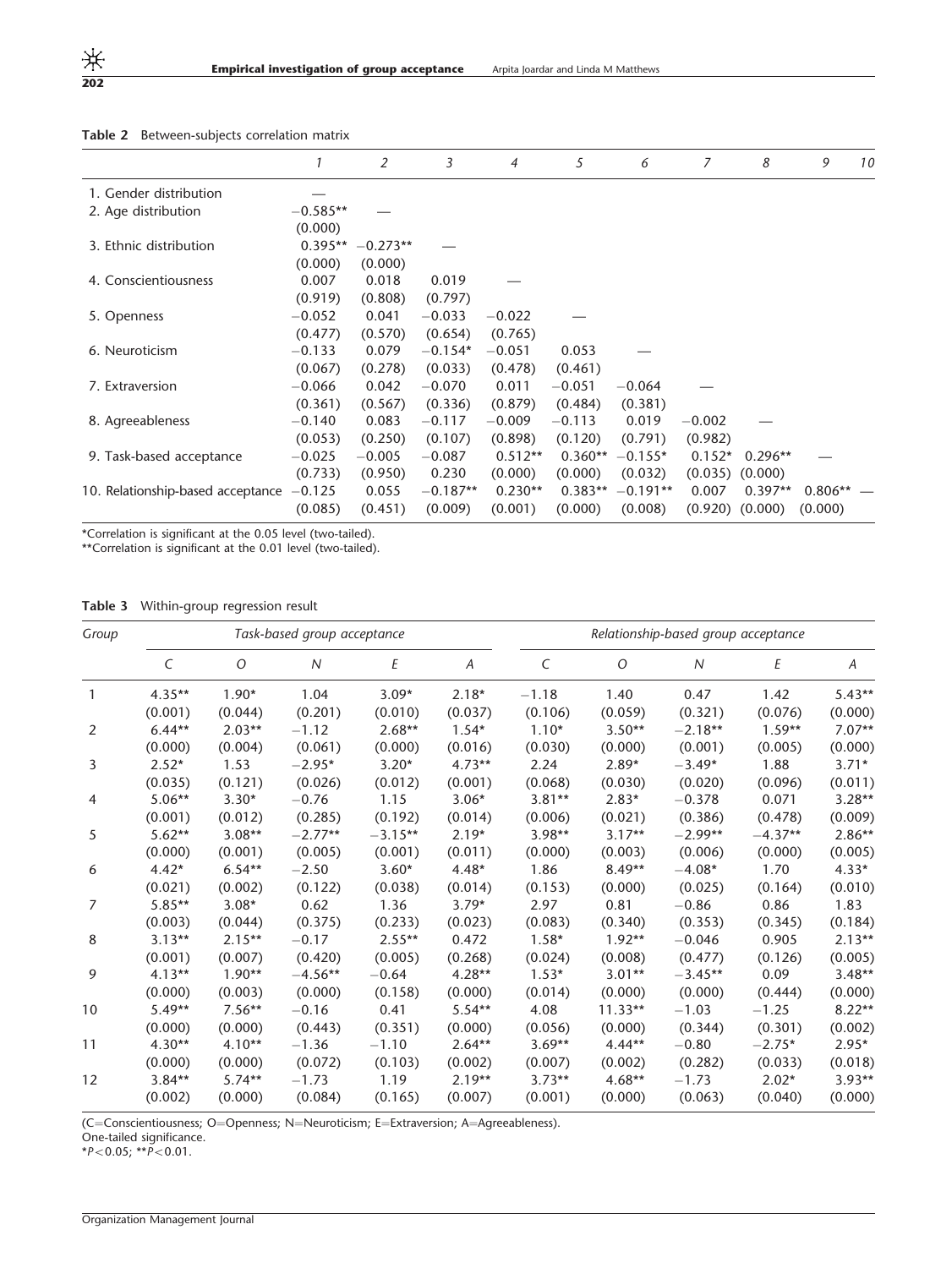correlations were 0.83 and 0.77 while the standard deviations were 0.09 and 0.17 for task-based and relationship-based group acceptances, respectively.

The percentage coefficients that were statistically significant at  $P<0.05$  are as follows – (1) for taskbased group acceptance, conscientiousness was significant in all groups, openness in 91.6% groups, neuroticism in 25% groups, extraversion in 50% groups, and agreeableness in 91.6% of the groups; and (2) for relationship-based group acceptance, conscientiousness was significant in 58.3% groups, openness in 83.3% groups, neuroticism in 41.7% groups, extraversion in 33.3% groups, and agreeableness in 91.6% of the groups.

We found hypotheses H1a, H2a, H2b, and H5b to be supported for the majority of the groups (over 80%). The other hypotheses showed more mixed results. H1b, H3a, H3b, H4a, H4b, and H5a were supported in only 41.7, 25, 41.7, 50, 33.3, and 8.3% of groups, respectively. In one of the groups (Group 5) however, the effects of extraversion on both taskbased and relationship-based group acceptances were significant, but in the opposite direction to what was hypothesized.

#### Between-group regression

Between-group factors included between-group variables like variation in gender, age and ethnicity within groups, the cue manipulations of personality domains, and group acceptance decisions, thereby yielding a total of 192 data points. Tables 4a and 4b report the results of the regression analyses for task-based and relationship-based group acceptances respectively, after controlling for the effects of variation in age, gender, and ethnicity.

We found that a perception of conscientiousness had a significant positive effect on task-based group acceptance ( $\beta$ =4.30; P<0.001), thus obtaining strong support for Hypothesis 1a. Additionally, it had a strong positive effect on relationship-based group acceptance ( $\beta$ =2.07; P<0.001). As a result, Hypothesis 1b, which predicted no effect of perceived conscientiousness on relationship-based group acceptance, was not supported. Perceived openness was found to have strong positive effects on task-based and relationship-based group acceptances ( $\beta$ =3.56; P<0.001 and  $\beta$ =3.91; P<0.001 respectively), thus providing support for both Hypotheses 2a and 2b. Perceived neuroticism had significant negative effects on both task-based and relationship-based group acceptances ( $\beta$ = $-1.26$ ;  $P<0.005$  and  $\beta=-2.09; P<0.001$  respectively).

|  | Table 4a Regression result for task-based group acceptance |  |  |  |  |
|--|------------------------------------------------------------|--|--|--|--|
|--|------------------------------------------------------------|--|--|--|--|

| Variables              | Model 1 | Model 2  |
|------------------------|---------|----------|
| Diversity in age       | $-0.05$ | $-0.08$  |
|                        | (0.348) | (0.157)  |
| Diversity in gender    | $-0.09$ | 0.33     |
|                        | (0.464) | (0.312)  |
| Diversity in ethnicity | $-1.27$ | $-1.13$  |
|                        | (0.120) | (0.060)  |
| Conscientiousness      |         | $4.30**$ |
|                        |         | (0.000)  |
| Openness               |         | $3.56**$ |
|                        |         | (0.000)  |
| Neuroticism            |         | $-1.26*$ |
|                        |         | (0.001)  |
| Extraversion           |         | $1.31**$ |
|                        |         | (0.000)  |
| Agreeableness          |         | $2.93**$ |
|                        |         | (0.000)  |
| F                      | 0.536   | 31.171   |
| $R^2$                  | 0.008   | 0.577    |
| $\Lambda$ $R^2$        |         | 0.568    |
| F for $\triangle R^2$  |         | 49.139   |

One-tailed tests.

 $N=192$  for all models.

 $*P<0.05$ ;  $*P<0.001$ .

Table 4b Regression result for relationship-based group acceptance

| Variables              | Model 1 | Model 2   |
|------------------------|---------|-----------|
| Diversity in age       | $-0.05$ | $-0.07$   |
|                        | (0.333) | (0.209)   |
| Diversity in gender    | $-0.93$ | $-0.48$   |
|                        | (0.189) | (0.275)   |
| Diversity in ethnicity | $-2.40$ | $-2.34$   |
|                        | (0.017) | (0.003)   |
| Conscientiousness      |         | $2.07**$  |
|                        |         | (0.003)   |
| Openness               |         | $3.91**$  |
|                        |         | (0.000)   |
| Neuroticism            |         | $-2.09**$ |
|                        |         | (0.000)   |
| Extraversion           |         | 0.01      |
|                        |         | (0.491)   |
| Agreeableness          |         | $3.83**$  |
|                        |         | (0.000)   |
| F                      | 2.55    | 20.65     |
| $R^2$                  | 0.039   | 0.474     |
| $\triangle R^2$        |         | 0.435     |
| F for $\triangle R^2$  |         | 30.820    |

One-tailed tests.

 $N=192$  for all models.

 $*$  $P < 0.001$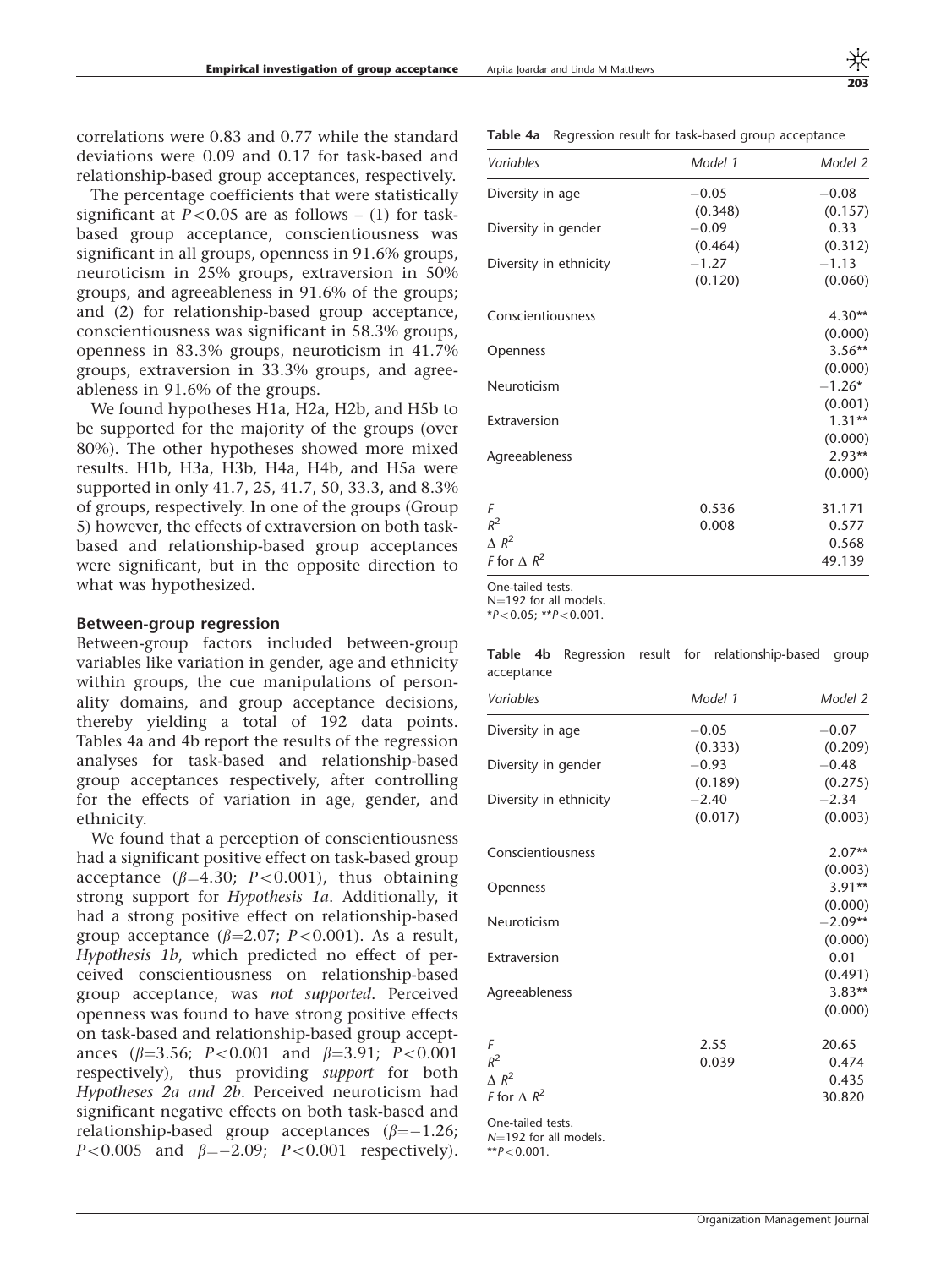Consequently, we found Hypotheses 3a and 3b to be supported as well. Perceived extraversion had a significant positive effect on task-based group acceptance ( $\beta$ =1.31; P<0.001). As a result, Hypothesis 4a was supported. However, perceived extraversion was not found to have a significant effect on relationship-based group acceptance  $(\beta=0.01;NS)$ . Consequently, Hypothesis 4b, which predicted that perceived extraversion will have a positive effect on relationship-based group acceptance, was not supported. Moreover, agreeableness had a strong positive effect on task-based group acceptance  $(\beta=2.93;$  $P<0.001$ ), thereby indicating that *Hypothesis 5a*, which stated that agreeableness will not have a direct effect on task-based group acceptance, was not supported. We also found support for Hypothesis 5b since perceived agreeableness had a strong positive effect on relationship-based group acceptance ( $\beta$ =3.83; P<0.001). In summary, seven (Hypotheses 1a, 2a, 2b, 3a, 3b, 4a, and 5b) of the 10 hypotheses were found to be supported while three of them (Hypotheses 1b, 4b, and 5a) were not supported.

#### Discussion

In this paper, we examined the effects of a newcomer's perceived personality on the attitude of a group that he/she joins using the Big Five personality domains. We proposed that a group's acceptance of a newcomer will be affected by the group's perception of the individual's conscientiousness, openness, neuroticism, extraversion, and agreeableness. We found that as predicted, perception of conscientiousness, openness, and extraversion positively affected task-based group acceptance, openness and agreeableness had positive effects on relationship-based group acceptance, while neuroticism had negative impacts on both taskand relationship-based group acceptances. However, interestingly enough, the results did not indicate a significant effect of perceived extraversion on relationship-based group acceptance.<sup>1</sup> It is possible that use of assertiveness as a cue for extraversion led to this unexpected result. Some groups may not want to establish a relationship with people they perceive as being assertive. We used this cue to capture extraversion in our study for the reasons stated earlier. However, future studies should investigate the effect of extraversion on group acceptance by operationalizing it differently.

Contrary to expectation, we found that both taskbased and relationship-based group acceptances were highly affected by perceived agreeableness and conscientiousness respectively. A straightforward and trusting person may be perceived as a valuable group member for getting the job done, thus explaining the positive effect of agreeableness on task-based group acceptance. The significant positive effect of perceived conscientiousness on relationship-based group acceptance is a little more difficult to explain. However, this could be attributed to the workgroup setting, which was the context in which the study was conducted. It could be that the members wanted to identify with conscientious people in the work setting and hence, wanted to establish relationships with such a person. However, future studies investigating such unexpected relationships need to be conducted. It should be noted that while the paper examined the effect of perceived newcomer personality on group acceptance, it was operationalized by using cues for each of the personality domains and examining their impact on group acceptance.

O'Neill and Kline (2008) noted that there are still many questions regarding the impact of personality factors on team outcomes. Our paper attempted to contribute to this body of literature by investigating how an individual's personality can potentially affect his/her group acceptance. Joardar et al. (2007) introduced the concept of group acceptance of a foreign newcomer. They found that certain newcomer attributes as well as contextual factors could facilitate group acceptance of a foreign newcomer, provided a group perceived a newcomer to be identifying with and getting acculturated to the workgroup. Lewis et al. (2007) noted the lack of sufficient understanding as to how groups can take advantage of a newcomer's knowledge to improve their performance. In order to do so, they have to first accept the individual as one of the group members. In this paper, we built on and contributed to the research on group acceptance by taking a different perspective using the personality theory. Often, an individual's personality causes others to respond favorably or unfavorably to them. We tried to examine the effects of personality traits on group acceptance in a systematic manner, thereby addressing a gap in the body of literature integrating personality and group phenomena. In the process of doing so, the paper made another important contribution, that is, proposed how the effects of perceived personality on task-based and relationship-based group acceptances differ.

The entry of a newcomer required redefinition of the group boundary whereby the newcomer went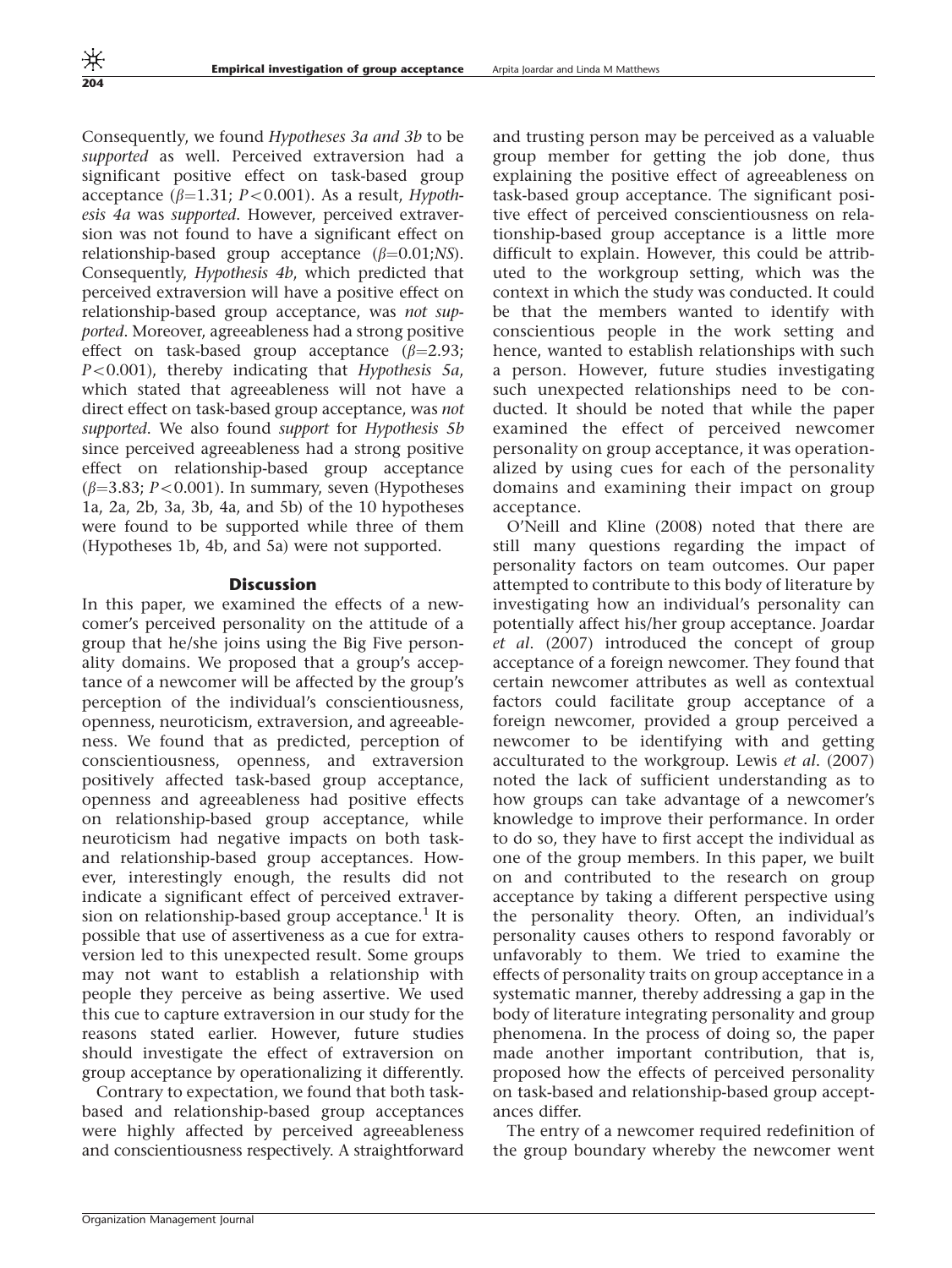205

through a transition phase from being an out-group to an in-group member. As argued earlier, people perceived as demonstrating desirable personality characteristics would be valued by their group members. Such favorable perceptions of their group members would help in positive in-group evaluations. Since people want to be identified with others so that it favored in-group evaluation (Tajfel and Turner, 1986; Hogg and Terry, 2000), the attitude of group members towards a newcomer becomes particularly relevant in determining whether they would identify with him/her or not. So, we focused on group acceptance of a newcomer in this paper. However, it has broader implications for any group member since personality can potentially determine the attitude of the group towards the rest of the group members as well.

This paper also has practical implications. It attempted to explain how the perceived personality of an individual would affect his/her acceptance into an existing group. This has implications for the selection of a new group member. It is very important that a chosen candidate was not only technically competent at the task, but also that his/ her group members valued him/her and wanted to establish relationships with that person in order for the group to function effectively.

In this paper, we took a static perspective towards group acceptance and examined the combined effects of a newcomer's perceived personality on the *initial* group acceptance of the newcomer. In doing so, we created a boundary condition that did not account for changes in group acceptance over time. Moreover, we did not account for the effects of group's task type (technical vs managerial) or group size. Although they could potentially affect group acceptance, they were beyond the scope of our paper. Future extensions of this study should investigate the relative effects of personality on acceptance, when moderated by these factors.

A limitation of our research design was the use of a student sample in an artificial setting to evaluate hypothetical individuals. While this enabled us to control for various factors mentioned earlier, it underplayed the importance of certain potential factors like group tenure at the time of a newcomer's entry and variation in perception of group members towards newcomer. However, the groups used were real groups who had been working together for a certain time period. Thus, although the newcomer was hypothetical, the groups had established their norms and expectations by the time of the study. Moreover, this helped us control the perception of the newcomer's personality. Besides, such student samples have been used to examine the effect of personality on workgroup phenomena by past researchers as well (e.g. O'Neill and Kline, 2008; Kline and O'Grady, 2009). Still, it raised questions regarding the generalizability of the findings. Future studies using field data need to be conducted. While the policy-capturing technique has advantages like allowing greater control on the sample and various factors affecting the study, this type of method implied that manipulated cues reflect various personality domains instead of actually measuring them. This limitation should also be addressed in future studies in field settings in which personality is actually measured.

Another limitation pertained to the level of simplicity of the profiles. The cues did not reflect the level of details that would be desirable for understanding a person's personality and this is a constraint of using policy-capturing. But since there were no actual newcomers to be evaluated, this type of cues allowed more profiles of hypothetical newcomers to be presented. However, future studies need to be designed so as to be able to capture some of the complexities of personality.

Another question that needed to be investigated is whether either of the group acceptance dimensions had temporal precedence over the other. For instance, if a group realized the value of a newcomer's task ability, would it consequently lead to the members valuing relationship with the newcomer as well? While this was beyond the scope of this paper, future research should try to answer this question.

To summarize, we proposed that the perceived personality of an individual could affect a group's attitude towards him/her. It provided some important insights into the phenomenon of group acceptance. Intuitively, it seemed likely that group acceptance would affect team performance, thereby signifying the importance of the construct. It would be interesting to verify if group acceptance really had the expected effect on performance in subsequent research.

#### **Note**

<sup>1</sup>It should be noted that although within-group analysis indicated mixed results for some of the hypotheses (H1b, H3a, H3b, H4a, H4b, and H5a), the conclusion was much clearer for the betweengroup regression. Such wide variation in the results is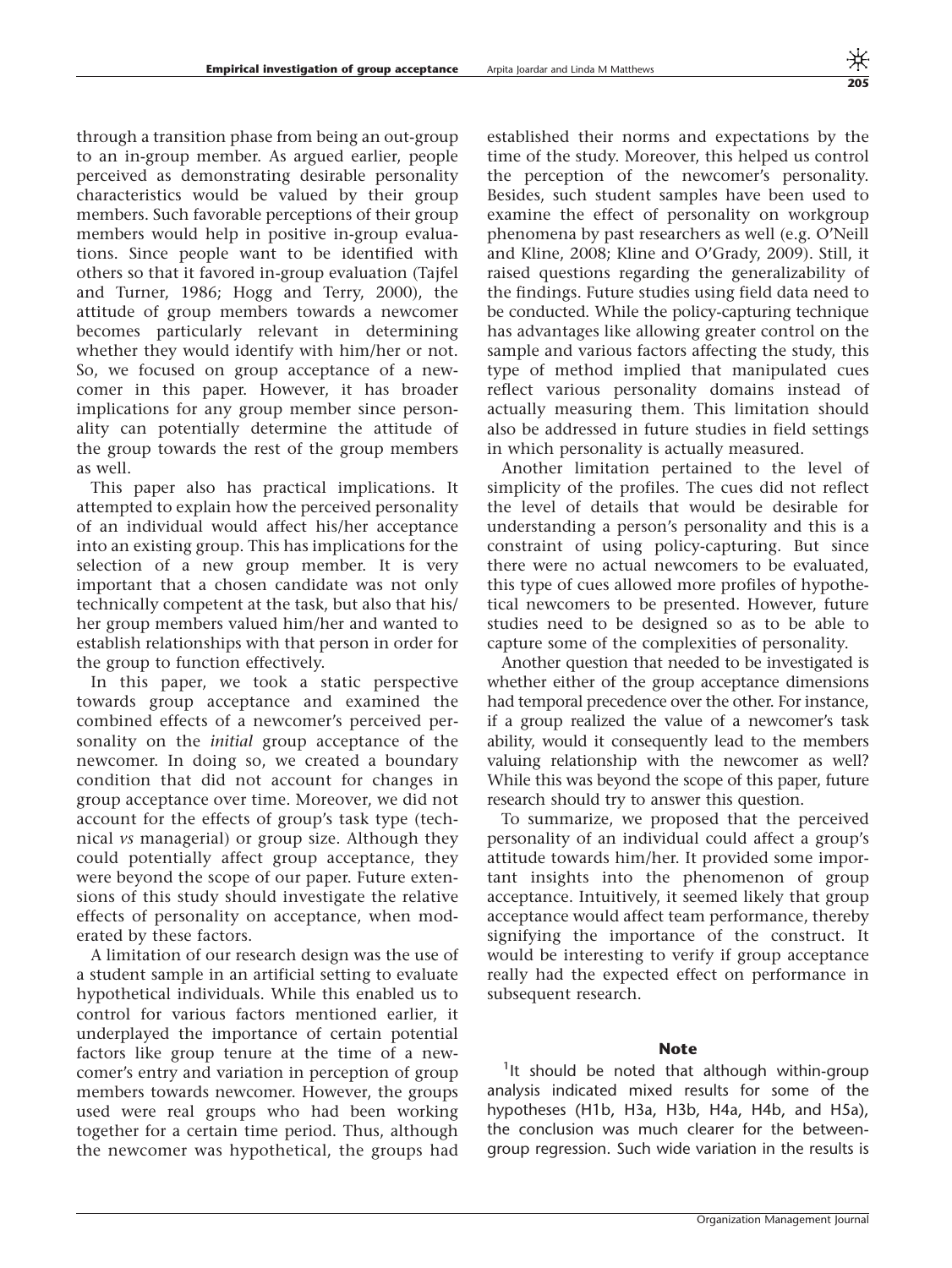not uncommon for within-group regressions (e.g., Bretz and Judge, 1994; Rotundo and Sackett, 2002) since there can be considerable differences in how each subject operates. Moreover, the regression was

#### References

- Abrams, D. & Brown, R. (1989). Self-consciousness and social identity: Self-regulation as a group member. Social Psychology Quarterly, 52(4): 311–318.
- Aiman-Smith, L., Scullen, S.E. & Barr, S.H. (2002). Conducting studies of decision making in organizational contexts: A tutorial for policy-capturing and other regression-based techniques. Organizational Research Methods, 5(4): 388.
- Ashford, S.J. & Black, J.S. (1996). Proactivity during organizational entry: The role of desire for control. Journal of Applied Psychology, 81(2): 199–214.
- Ashforth, B.K. & Saks, A.M. (1996). Socialization tactics: Longitudinal effects on newcomer adjustment. Academy of Management Journal, 39(1): 149–178.
- Barrick, M.R. & Mount, M.K. (1993). Autonomy as a moderator of the relationships between the big five personality dimensions and job performance. Journal of Applied Psychology, 78(1): 111–118.
- Bauer, T.N. & Green, S.G. (1998). Testing the combined effects of newcomer information seeking and manager behavior on socialization. Journal of Applied Psychology, 83(1): 72-83.
- Bell, S.T. (2007). Deep-level composition variables as predictors of team performance: A meta-analysis. Journal of Applied Psychology, 92(3): 595–615.
- Bono, J.E. & Judge, T.A. (2004). Personality and transformational and transactional leadership: A meta-analysis. Journal of Applied Psychology, 89(5): 901–910.
- Bretz Jr, R.D. & Judge, T.A. (1994). The role of human resource systems in job applicant decision processes. Journal of Management, 20(3): 531–551.
- Brown, R. (2000). Social identity theory: Past achievements, current problems and future challenges. European Journal of Social Psychology, 30(6): 745–778.
- Cable, D.M. & Judge, T.A. (1997). Interviewers' perceptions of person-organization fit and organizational selection decisions. Journal of Applied Psychology, 82(4): 546–561.
- Cable, D.M. & Parsons, C.K. (2001). Socialization tactics and person-organization fit. Personnel Psychology, 54(1): 1–23.
- Caligiuri, P.M. (2000). The big five personality characteristics as predictors of expatriate's desire to terminate the assignment and supervisor-rated performance. Personnel Psychology, 53(1): 67–88.
- Cattell, R. (1965). The scientific analysis of personality. Baltimore, MD: Penguin Books.
- Chatman, J.A. (1991). Matching people and organizations: Selection and socialization in public accounting firms. Administrative Science Quarterly, 36(3): 459–484.
- Costa Jr, P.T. & McCrae, R.R. (1988). Personality in adulthood: A six-year longitudinal study of self-reports and spouse ratings on the NEO personality inventory. Journal of Personality & Social Psychology, 54(5): 853–863.
- Costa Jr, P.T. & McCrae, R.R. (1992). Revised NEO personality inventory (NEO-PI-R) and NEO personality five-factor inventory (NEO-FFI) professional. Odessa, FL: Psychological Assessment Resources, Inc.
- Costa Jr, P.T. & McCrae, R.R. (1995). Domains and facets: Hierarchical personality assessment using the revised NEO personality inventory. Journal of Personality Assessment, 64(1): 21.
- De Dreu, C.K.W. & Weingart, L.R. (2003). Task versus relationship conflict, team performance, and team member satisfaction: A meta-analysis. Journal of Applied Psychology, 88(4): 741–749.

conducted using a relatively small data set (16 profiles) in the within-group analysis. But the between-group regression pooled the data, and hence, yields comparatively stable results.

- Dessler, G. (1995). Managing organizations. Orlando, FL: Dryden.
- Digman, J.M. (1990). Personality structure: Emergence of the five-factor model. Annual Review of Psychology, 41(1): 417.
- Ekehammar, B. & Akrami, N. (2007). Personality and prejudice: From big five personality factors to facets. Journal of Personality, 75(5): 899-925.
- Feldman, D.C. (1981). The multiple socialization of organization members. Academy of Management Review, 6(2): 309-318.
- Feldstein, S., Dohm, F.A. & Crown, C.L. (2001). Gender and speech rate in the perception of competence and social attractiveness. Journal of Social Psychology, 141(6): 785–806.
- Graham, M.E. & Cable, D.M. (2001). Consideration of the incomplete block design for policy-capturing research. Organizational Research Methods, 4(1): 26–45.
- Harkness, A.R., Tellegen, A. & Waller, N. (1995). Differential convergence of self-report and informant data for multidimensional personality questionnaire traits: Implications for the construct of negative emotionality. Journal of Personality Assessment, 64(1): 185–204.
- Harrison, D.A., Price, K.H. & Bell, M.P. (1998). Beyond relational demography: Time and the effects of surface- and deep-level diversity on work group cohesion. Academy of Management Journal, 41(1): 96–107.
- Hogg, M.A. & Terry, D.J. (2000). Social identity and selfcategorization processes in organizational contexts. Academy of Management Review, 25(1): 121–140.
- Jehn, K.A. (1995). A multimethod examination of the benefits and detriments of intragroup conflict. Administrative Science Quarterly, 40(2): 256–282.
- Joardar, A., Kostova, T. & Ravlin, E. (2007). An experimental study of the acceptance of a foreign newcomer into a workgroup. Journal of International Management, 13: 513–537.
- Judge, T.A. & Bretz Jr, R.D. (1992). Effects of work values on job choice decisions. Journal of Applied Psychology, 77(3): 261–271.
- Judge, T.A., Higgins, C.A., Thoresen, C.J. & Barrick, M.R. (1999). The big five personality traits, general mental ability, and career success across the life span. Personnel Psychology, 52(3): 621–652.
- Kline, T.J.B. & O'Grady, J.K. (2009). Team member personality, team processes and outcomes: Relationships within a graduate student project team sample. North American Journal of Psychology, 11(2): 369–382.
- Lewis, K., Belliveau, M., Herndon, B. & Keller, J. (2007). Group cognition, membership change, and performance: Investigating the benefits and detriments of collective knowledge. Organizational Behavior and Human Decision Processes, 103: 159–178.
- Lievens, F., Harris, M.M., Keer, E.V. & Bisqueret, C. (2003). Predicting cross-cultural training performance: The validity of personality, cognitive ability, and dimensions measured by an assessment center and a behavior description interview. Journal of Applied Psychology, 88(3): 476–489.
- Madden, J.M. (1981). Using policy-capturing to measure attitudes in organizational diagnosis. Personnel Psychology, 34(2): 341–350.
- McCrae, R.R. & Costa Jr, P.T. (2003). Personality in adulthood: A five-factor theory perspective. New York: Guilford Press.
- Milliken, F.J. & Martins, L.L. (1996). Searching for common threads: Understanding the multiple effects of diversity in